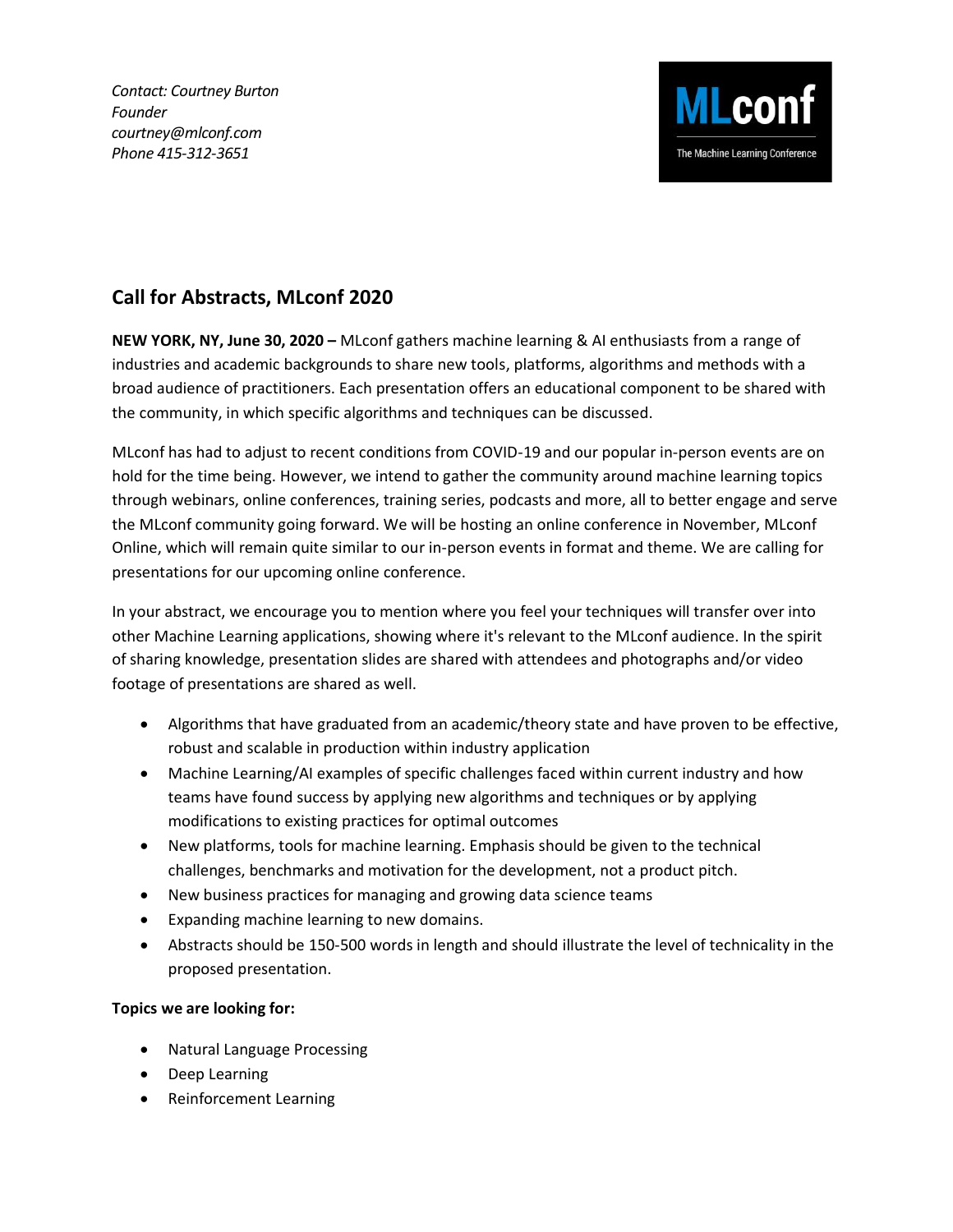*Contact: Courtney Burton Founder courtney@mlconf.com Phone 415-312-3651*



- Data Science for Social Good
- Kernel Methods
- Causality
- Embeddings
- Recommendation Systems
- Quantum Computing and AI/ML
- Chemistry & AI/ML
- Pandemic Data & ML
- Model Interpretability
- Fraud Detection
- DeepFake Detection
- Generative Teaching Networks
- Facial Recognition/Biometric Identification
- Genetics & ML
- Experimental Reproducibility Best Practices
- Model Uncertainty and Data Drift
- Generative Adversarial Networks
- Transfer Learning
- Adversarial Machine Learning
- IoT and edge computing applications
- Genetic Algorithms
- Tensor Algebra
- Probabilistic Programming and Logic
- Machine Learning for Music and Art
- Bayesian Methods
- Markov Logic Networks
- Synthetic Art, Biology
- Ethics in Machine Learning
- Data / Algorithm Ethics
- Sketching Randomized Algorithms
- AI Education
- Game Theory
- Diversity in AI
- Community Detection
- Time Series